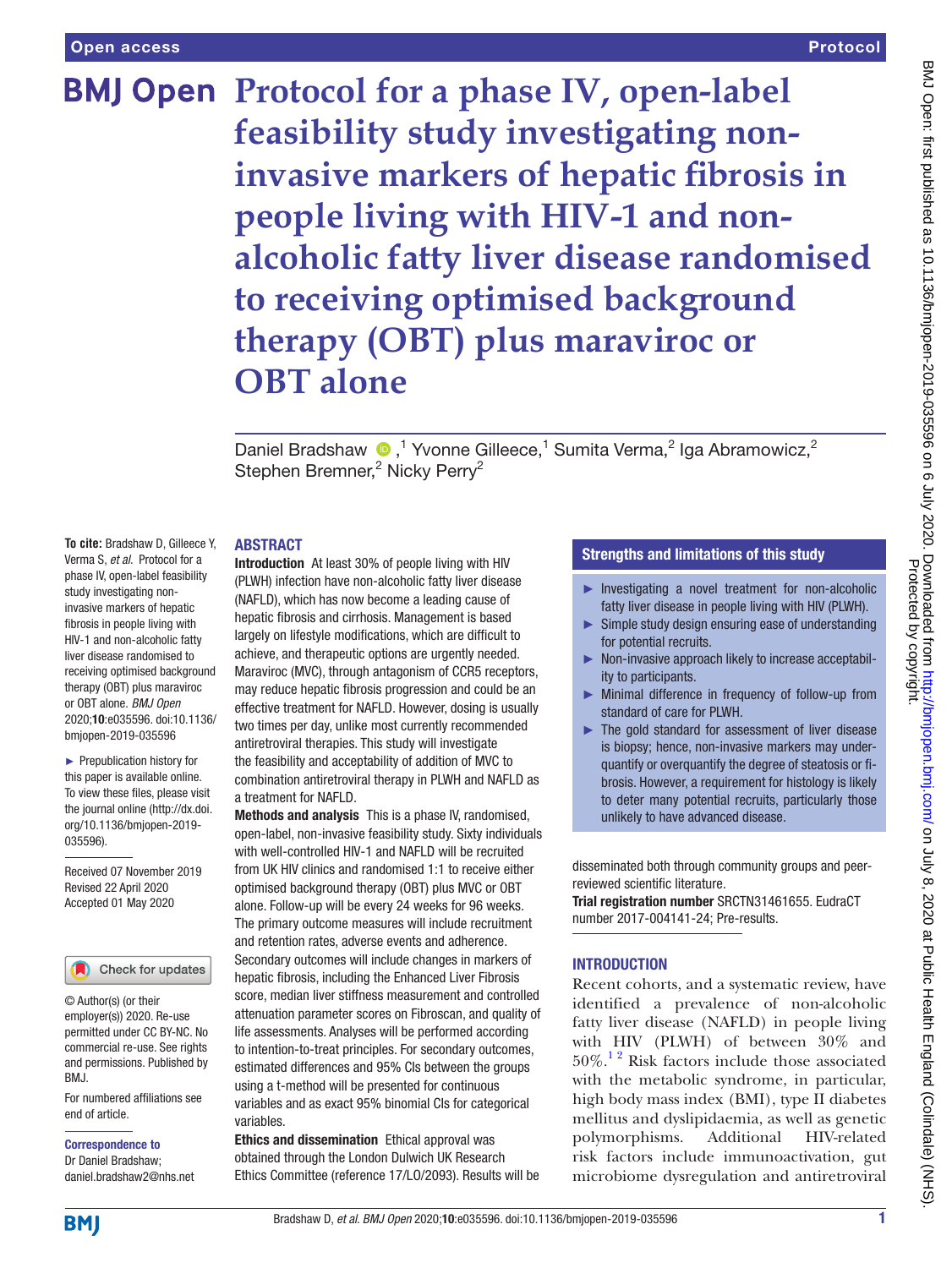therapy toxicity. $3^4$  Of those with NAFLD,  $20\% - 40\%$  will develop steatohepatitis, which may progress to fibrosis and cirrhosis. $2<sup>4</sup>$  Thus, NAFLD has now become a leading cause of liver disease in PLWH.

Several management approaches are recommended for NAFLD. These include addressing underlying lifestyle factors, including reducing weight by  $\sim 10\%$ , increasing exercise and optimising glycaemic control.<sup>[5](#page-8-3)</sup> Pharmaco-logical interventions include vitamin E and pioglitazone.<sup>[5](#page-8-3)</sup> However, there are few data to inform optimal interventions, particularly in PLWH, which has led to increasing interest in novel approaches.

The chemokine CCL5/RANTES, the ligand for CCR5, plays a key role in hepatic inflammation and fibrosis. CCR5 mediates intrahepatic immune cell interactions which promote activation and migration of Kupffer cells and hepatic stellate cells; these in turn promote inflammation and hepatic fibrosis.[6 7](#page-8-4) Antagonism of this pathway could therefore reduce fibrosis progression. $7-9$ 

Maraviroc (MVC) is licensed for the treatment of HIV-1 infection in both treatment-naïve and treatmentexperienced individuals, where the infecting strain is R5 tropic, as part of combination antiretroviral therapy  $(cART)$ .<sup>10 11</sup> MVC inhibits the binding of HIV-1 gp120 to the CCR5 coreceptor, thereby preventing virus entry into the cell. The property of MVC antagonising CCL5-CCR5 mediated interactions has led to interest in its potential anti-inflammatory benefits, in addition to its anti-HIV activity, particularly in the liver and brain. $12-14$  Furthermore, there are over 10 years of data relating to the safety of MVC in humans, and the drug is well tolerated, including in individuals with chronic liver disease caused by HIV/HCV or HIV/HBV coinfection.<sup>[15](#page-8-8)</sup>

In vitro, MVC reduces the release of proinflammatory cytokines implicated in fibrosis from immortalised human hepatic stellate cells, with reduced expression of extracellular matrix proteins[.16](#page-8-9) MVC also reduces rates of hepatic fibrosis progression in mice. $17$ 

Furthermore, in an analysis of HIV/HCV-coinfected individuals receiving MVC-containing cART, MVC reduced hepatic fibrosis progression over 18 months, indicated through the aspartate aminotransferase (AST):platelet ratio index, with one of three individuals showing fibrosis regression[.13](#page-8-11) Transient elastography studies also demonstrated a benefit of MVC on liver stiffness measurements in HIV/HCV-coinfected individuals receiving MVC.<sup>18</sup>

Finally, in a phase two study, cART-naïve PLWH were randomised to receiving efavirenz or the novel antiretroviral, cenicriviroc (CVC), an antagonist of CCR2 and CCR5, both in combination with tenofovir disoproxil fumarate-emtricitabine. Those in the CVC arm experienced a decrease in the monocyte activation marker  $sCD14<sup>19</sup>$  Furthermore, in a phase two study of CVC in HIV-uninfected individuals with non-alcoholic steatohepatitis (NASH), twice as many individuals receiving CVC versus placebo achieved an improvement in biopsyassigned fibrosis [.20](#page-8-14)

## Box 1 Primary outcome measures

- <span id="page-1-0"></span>► Proportion of eligible individuals approached who are successfully recruited.
- ► Monthly participant recruitment rate.
- ► Participant retention in the study at 48 and 96 weeks. ► Proportion of participants for whom there are missing data at 48
- and 96 weeks. ► Proportion of participants reporting adverse events at 48 and 96 weeks.
- ► Level of self-reported adherence to the study drug at 48 and 96 weeks in those allocated to the maraviroc group.

Following these observations, it is plausible that CCR5 receptor antagonism by MVC may reduce hepatic fibrosis in PLWH and NAFLD. However, no study has yet investigated this.

## **STUDY RATIONALE**

In vitro data for MVC and clinical trial outcomes for CVC suggest CCR5 antagonism may reduce hepatic fibrosis. MVC is licensed for HIV-1 treatment as part of cART and may be an effective treatment for NAFLD in PLWH. However, recommended dosing is two times per day, which could be associated with reduced acceptability to PLWH and NAFLD. There is therefore a need to investigate the feasibility and acceptability of the addition of MVC to antiretroviral therapy in PLWH and NAFLD as a possible therapeutic option for NAFLD.

### Outcome measures

Primary and secondary outcome measures are shown in boxes [1 and 2.](#page-1-0)

## Box 2 Secondary outcome measures

- <span id="page-1-1"></span>► Mean change in the Enhanced Liver Fibrosis score by 48 and 96 weeks.
- ► Mean change in Fibroscan median liver stiffness measurement by 48 and 96 weeks.
- ► Mean change in the Fibroscan controlled attenuation parameter score by 48 and 96 weeks.
- $\triangleright$  Change in the % with a CT liver: spleen attenuation ratio of <1.0 by 96 weeks.
- Mean change in blood-derived biochemistry by 48 and 96 weeks: fasting high-density lipoprotein (HDL):cholesterol ratio, lowdensity lipoprotein, HDL, triglyceride, glucose, Hb1Ac and alanine aminotransferase.
- Mean change in clinical signs of the metabolic syndrome by 48 and 96 weeks: body mass index, waist circumference and weight.
- ► Mean change in HIV parameters: CD4 cell count and per cent with undetectable HIV viral load.
- ► Differences in the quality of life of participants by 48 and 96 weeks as assessed by responses to the chronic liver disease questionnaire (CLDQ) for non-alcoholic fatty liver disease, and the 36-Item Short Form Survey and Work Productivity and Activity Impairment: Specific Health Problem (WPAI:SHP) questionnaires.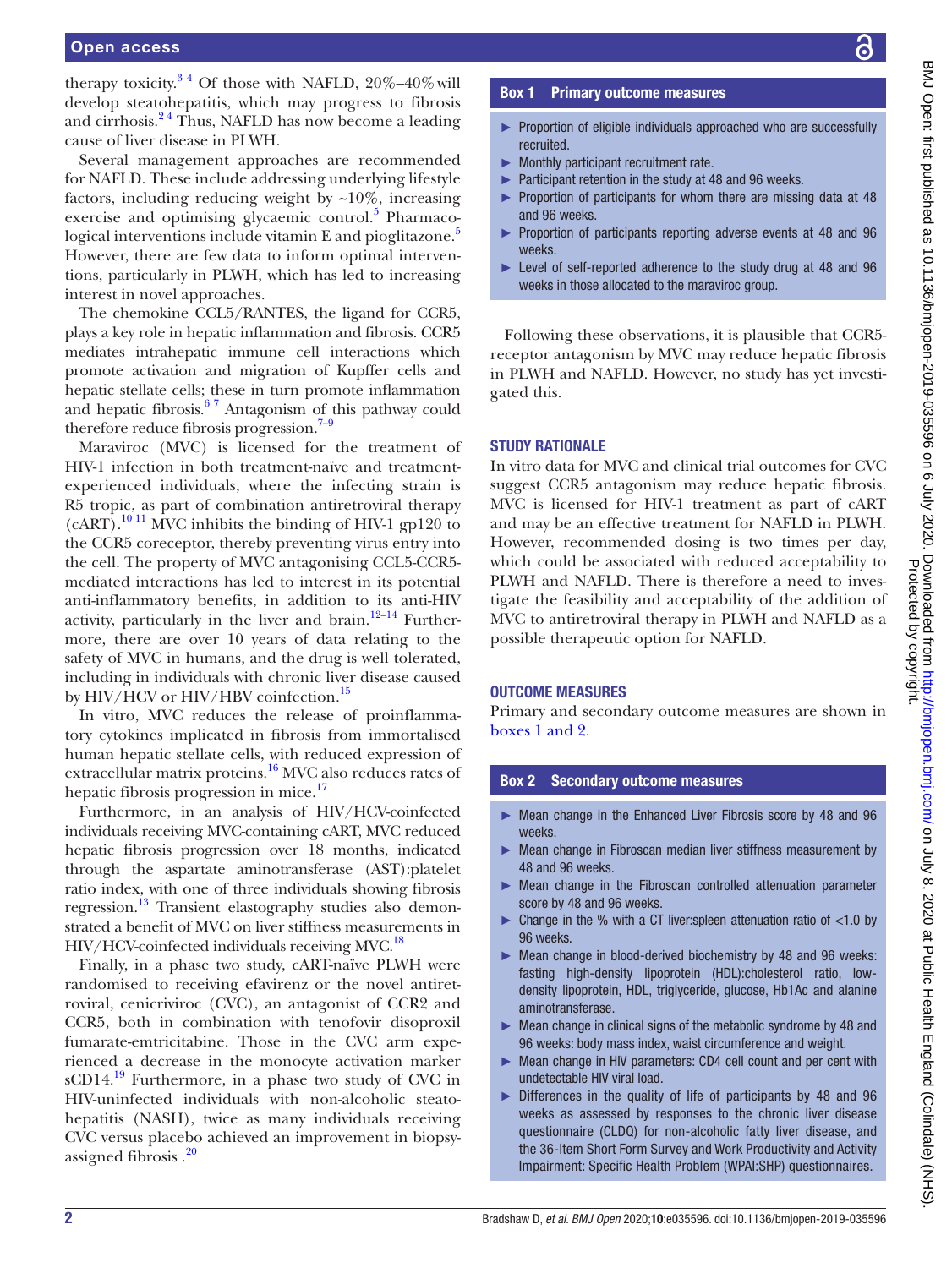## Rationale for primary outcome measures

Primary outcome measures will assess the feasibility and acceptability of addition of MVC to effective cART in a cohort of PLWH as a possible therapy for NAFLD. Acceptability will be considered through evaluation of participant recruitment rate, retention rate and adherence. Should feasibility and acceptability be confirmed, this would support the establishment of a larger, randomised, double-blind, placebo-controlled study to assess the efficacy of the intervention.

## Rationale for secondary outcome measures

Measures of the efficacy of MVC on a combination of non-invasive markers of hepatic inflammation and fibrosis will be identified, including the ELF score and median liver stiffness measurement and controlled attenuation parameter (CAP) scores on Fibroscan. Invasive procedures have been avoided, as liver biopsy would deter potential participants, particularly those without advanced liver disease.

## **TRIAL DESIGN**

This is a phase IV, open-label, randomised, dual-arm feasibility study. Randomisation will be stratified according to

- 1. Current exposure or past history of ≥6 months' exposure to protease inhibitor (PI)-containing antiretroviral therapy versus no current exposure and <6 months past exposure to PI-containing therapy.
- 2. BMI of  $\geq$  25 versus <25.
- 3. Current exposure to a lipid-lowering agent (eg3 hydroxy-3-methyl-glutaryl-coenzyme A (HMG CoA) reductase inhibitors, eg, statins; cholesterol absorption inhibitors, eg, ezetimibe; bile acid-binding drugs, eg, cholestyramine; fibrates; and omega 3 fatty acids).
- 4. Diabetes mellitus (DM) status (1 or 2 vs no DM)

Stratification will be undertaken to balance the treatment groups on important prognostic factors (ie, to prevent confounding), given that high BMI, DM<sup>[2](#page-8-2)</sup> and concurrent administration of  $PIs<sup>1</sup>$  $PIs<sup>1</sup>$  $PIs<sup>1</sup>$  have been associated with faster hepatic fibrosis progression. Statin use has conversely been associated with relative protection from fibrosis.<sup>[21](#page-8-15)</sup>

Blinding will not be used for this feasibility study, although results may inform the design of a subsequent larger, blinded placebo-controlled randomised controlled trial investigating efficacy of the intervention. However, it is unlikely that there will be behavioural differences in the MVC versus non-MVC group, which would change risk of fibrosis progression (such as dietary modifications, increase in exercise or reduction in alcohol consumption). Therefore, the use of placebo is not considered essential.

## Eligibility criteria

Inclusion and exclusion criteria are shown in boxes [3 and 4.](#page-2-0)

# Box 3 Inclusion criteria

- <span id="page-2-0"></span>► Aged 18 years and older.
- ► HIV-1 infected with durably suppressed HIV viral load (VL) (<50 copies/mL for ≥6 months).
- ► Note: one HIV VL blip (VL 50–200 copies/mL) is allowed in the 6 months prior to screen.
- ► Has evidence of NAFLD on hepatic imaging (USS, CT or MRI) or on biopsy either at screen or in the 6 months prior to screen.
- ► Provides written, informed consent to participate.
- ► Is willing to comply with the protocol requirements.
- ► If female and of childbearing potential, is using effective birth control methods (as agreed by the investigator) and willing to continue practising these birth control measures during the trial and for at least 30 days after the end of the trial.

Note: Women who have been postmenopausal for at least 2 years, women with a total hysterectomy and women who have had a tubal ligation are considered of non-childbearing potential.

 $\blacktriangleright$  If male and sexually active with female partners of childbearing potential, is using effective barrier contraception and willing to continue using this during the trial and for at least 30 days after the end of the trial.

# Box 4 Exclusion criteria

- ► Severe cardiovascular disease, including known angina or history of myocardial infarction.
- ► History of postural hypotension, defined as a reduction in the systolic blood pressure of ≥20mm Hg after standing for at least 1min.
- ► Individuals previously exposed to maraviroc (MVC).
- ► HIV viral load (VL) detectable (>50 copies/mL). Note: one blip (VL 50−200 copies/mL) within 6 months prior to screen is allowed.
- ► Current HCV or HBV (HBcAb-positive,HBsAg-negative is permitted; HCV antibody positive with HCV RNA or HCV antigen negative for  $\geq 6$ months following treatment or spontaneous clearance is permitted).
- ► Other chronic liver disease, including but not exclusively, cirrhosis,\* alcohol-related liver disease,† autoimmune hepatitis, primary biliary cirrhosis, primary sclerosing cholangitis, haemochromatosis, Wilson's disease, alpha-1 antitrypsin deficiency and drug-induced non-cirrhotic portal hypertension, as deemed by a hepatologist.
- ► Alanine aminotransferase or aspartate aminotransferase of >205 IU/L.
- ► Severe renal insufficiency (creatinine clearance of <30mL/min).
- ► HIV-2 infection.
- ► Known allergy or intolerance to MVC or its constituents, including hypersensitivity to peanuts or soya.
- ► If female, pregnancy or breast feeding.
- ► Individuals currently taking medications or herbal agents that are contraindicated with MVC, including St John's wort.

\*Confirmed on biopsy, appearance on imaging (nodular liver with features of portal hypertension, such as splenomegaly of >13 cm and/or varices) or liver stiffness measurement score (>13 kPa).

†Includes liver disease in the presence of excess alcohol intake as defined according to European Association for the Study of the Liver guidelines 2016 (ie, >20 g/day or >17 units/week for women and >30 g/day or >26 units/week for men).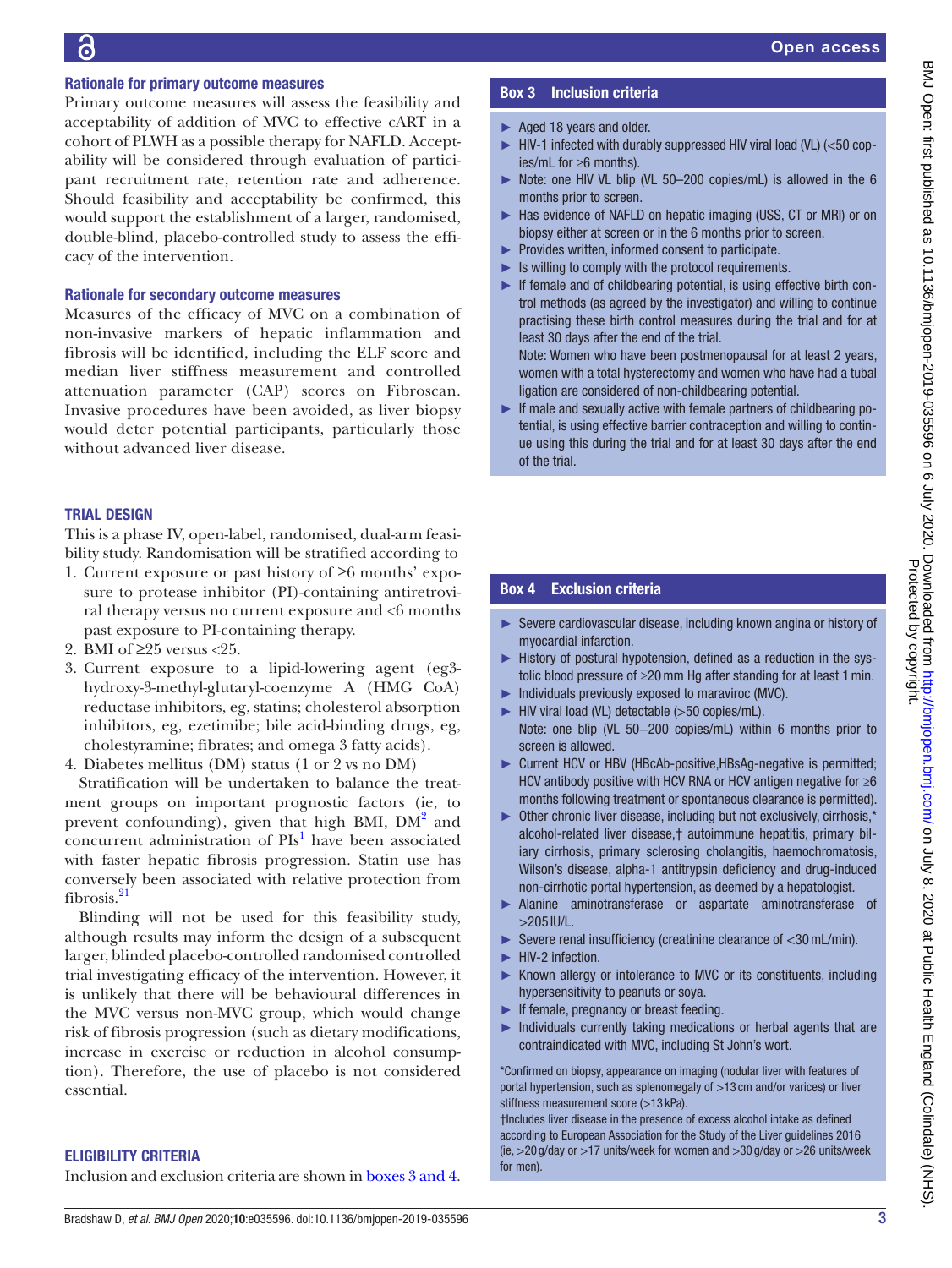questionnaires

Urine dip¶ and pregnancy test (for

CLDQ:NAFLD, SF-36 and WPAI:SHP

<span id="page-3-0"></span>

| <b>Open access</b>                                                                            |                                                |                 |                      |                    |                    |                      |                    | 3                          |  |
|-----------------------------------------------------------------------------------------------|------------------------------------------------|-----------------|----------------------|--------------------|--------------------|----------------------|--------------------|----------------------------|--|
|                                                                                               |                                                |                 |                      |                    |                    |                      |                    |                            |  |
| Summary of trial procedures<br>Table 1                                                        |                                                |                 |                      |                    |                    |                      |                    |                            |  |
|                                                                                               | <b>Screening visit</b><br>$(-42 \text{ days})$ | <b>Baseline</b> | Week 4*<br>$±2$ days | Week 24<br>±7 days | Week 48<br>±7 days | Week 72<br>$±7$ days | Week 96<br>±7 days | Early<br>termination visit |  |
| Informed consent                                                                              | $\times$                                       |                 |                      |                    |                    |                      |                    |                            |  |
| Demographic data and medical history,<br>including full ART history and alcohol<br>assessment | X                                              |                 |                      |                    |                    |                      |                    |                            |  |
| Randomisation                                                                                 |                                                | X               |                      |                    |                    |                      |                    |                            |  |
| Vital signs                                                                                   | X <sup>+</sup>                                 | X <sup>†</sup>  | X <sup>+</sup>       | X <sup>+</sup>     | X <sup>+</sup>     | X <sup>+</sup>       | X <sup>+</sup>     | X <sup>†</sup>             |  |
| Physical examination, including height,<br>weight and waist circumference                     | X <sup>‡</sup>                                 | $X+S$           |                      | $X+S$              | $X+S$              | X‡§                  | $X+S$              | $X+S$                      |  |
| <b>ECG</b>                                                                                    | X                                              |                 |                      |                    |                    |                      |                    |                            |  |
| Urine dip¶ and pregnancy test (for WOCBP)                                                     | X                                              | X               |                      | $\times$           | X                  | X                    | $\mathsf{x}$       | X                          |  |

 $\times$  X  $\times$  X  $\times$ 

\*Week 4 visit only for individuals receiving MVC. Blood is unfasted.

HIV, HBV and HCV serology††† X Full liver screen‡‡‡ X Ultrasound liver§§§ X

Proviral DNA tropism†† X

†Heart rate, respiratory rate, temperature, BP, lying and standing BP (postural BP at screening only and to be repeated if history indicates).

Drug dispensation†††† X X X X X

‡Height only at screening; weight and waist circumference at every visit except week 4.

§Symptom directed physical examination only.

¶Point of care urine dip for haematuria, proteinuria, glycosuria, leucocytes and nitrites.

\*\*Dietary history will be daily intake of olive oil, fruit, vegetables or salad, legumes, fish, wine, meat, white bread, rice and whole-grain bread.<sup>29</sup> Exercise history will be the number of times per week exercise is undertaken, number of minutes of exercise per episode and type of exercise.

Concomitant medications 
x
 x x x x x x x x x HIV-associated conditions X X X X X X X X X X X X Symptom and AE review **X** X X X X X X X X X X Diet and exercise history\*\* X X X X

ELF score X X X X CD4/CD8 T-cell count  $X$  X X X X HIV-1 RNA level X X X X X X X

Haematology‡‡ X X X X X X X X Routine chemistry§§ The Content of Arrow Content Content Content Content Content Content Content Content Content Content Content Content Content Content Content Content Content Content Content Content Content Content Conte Fasting chemistry¶¶ X X X X Additional chemistry\*\*\* X X X X

Fibroscan¶¶¶ X X X X

CT liver:spleen attenuation ratio\*\*\*\* X X

††If no result within the preceding 24 weeks.

‡‡Haemoglobin, white cell count and differential, eosinophils and platelets.

§§Sodium, potassium, chloride, creatinine, urea, alanine aminotransferase, aspartate aminotransferase, bilirubin, alkaline phosphatase, qamma qlutamyltransferase, albumin,

phosphate, creatine kinase, glucose (screening, weeks 4, 24 and 72), lipids (total cholesterol, HDL, LDL and TGs) (weeks 24 and 72 only).

¶¶Fasting glucose and fasting lipids (total cholesterol, HDL, LDL, TGs).

\*\*\*Haemoglobin A1c.

†††HCV antibody, HCV RNA or HCV antigen, HBsAg; if no prior record of result: HBcAb. HIV antibody-antigen only if no previous documented result.

‡‡‡If no previous record of result: INR, ferritin, caeruloplasmin, copper, thyroid function, alpha-1 antitrypsin, antimitochondrial antibodies, antinuclear antibodies, antismooth muscle antibody, antiliver/kidney/microsomal antibodies-1 and coeliac serology.

§§§If no previous imaging (ultrasound, CT or MRI) result confirming fatty liver in the preceding 24 weeks.

¶¶¶Includes both median stiffness and controlled attenuation parameter scores, to be performed within 7 days of the study visit.

\*\*\*Optional. To be performed within 7 days of the study visit. Preference is for the 7 days prior to baseline.

††††Only for individuals assigned to the MVC group.

AE, adverse event; ART, antiretroviral therapy; BP, blood pressure; CK, creatine kinase; CLDQ:NAFLD, chronic liver disease questionnaire for non-alcoholic fatty liver disease; ELF, enhanced liver fibrosis; HBsAb, hepatitis B core antibody; HBsAg, hepatitis B surface antigen; HDL, high-density lipoprotein; INR, international normalised ratio; LDL, low-density lipoprotein; MVC, maraviroc; SF-36, 36-Item Short Form Survey; TG, triglycerides; US, ultrasound; WOCBP, women of childbearing potential; WPAI:SHP, Work Productivity and Activity Impairment: Specific Health Problem Questionnaire.

## Trial procedures

The schedule of assessments is summarised in [table](#page-3-0) 1.

### **RECRUITMENT**

Sixty participants will be recruited in seven UK National Health Service (NHS) HIV clinics. Potentially eligible individuals with evidence of hepatic steatosis on imaging or biopsy performed as part of routine clinical care will be identified by clinical staff, either from the direct care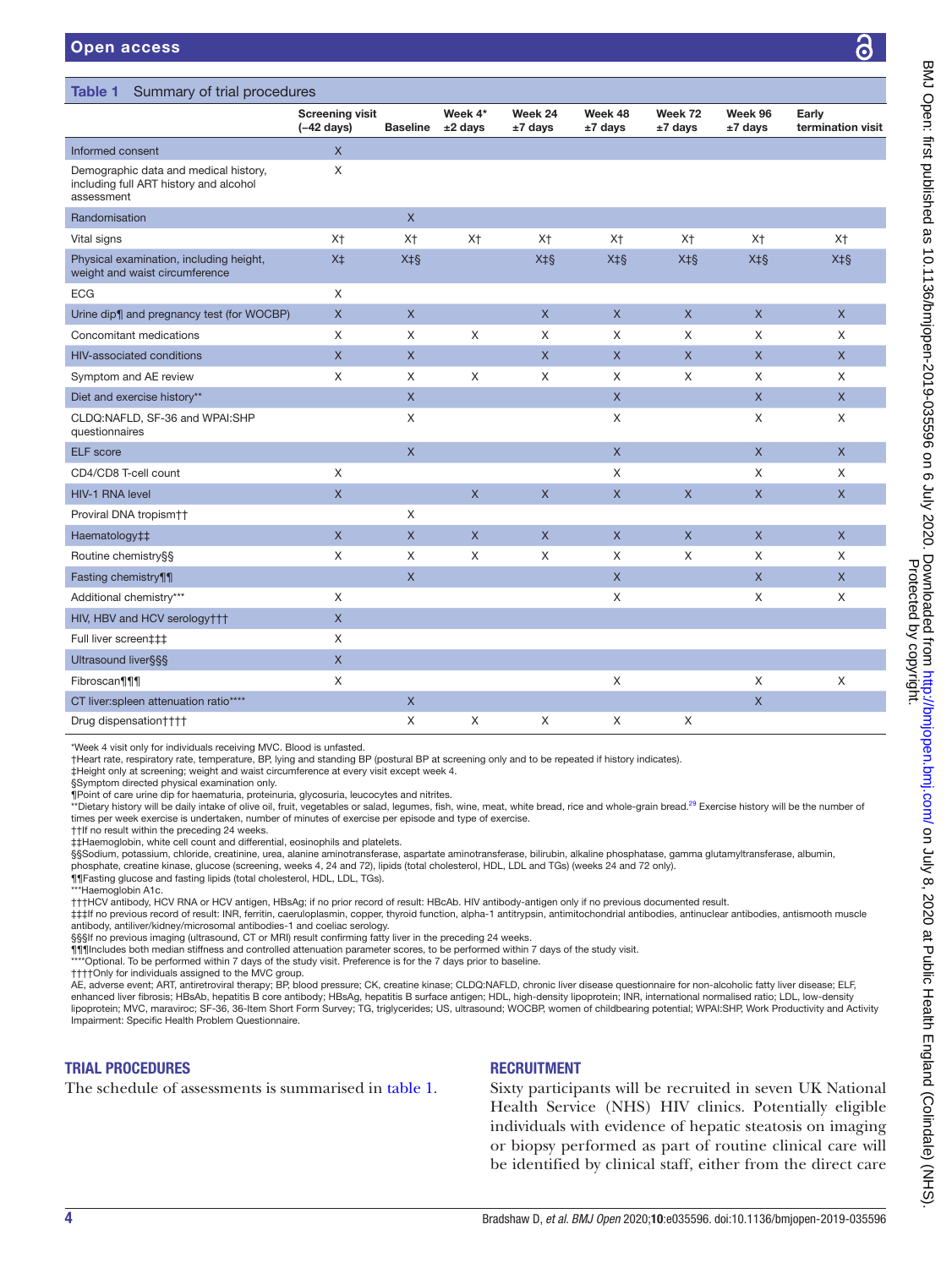team or by research clinicians working in the same HIV team. It is envisaged that ultrasound will be used to identify possible participants as this is the recommended first-line diagnostic imaging procedure for NAFLD, $^{22}$ although some cases, particularly individuals with mild hepatic steatosis, may be missed. It is also emphasised that this trial will recruit only PLWH with NAFLD who do not have cirrhosis. People with cirrhosis have been excluded in order that the study population is not too heterogeneous. However, people with cirrhosis would be included in a larger randomised controlled trial.

The following approach will be used for identification of participants: (1) review of a database of patients in the HIV department with NAFLD, (2) preidentification of patients due to attend a routine prearranged follow-up appointment in the HIV or hepatology service and (3) review of medical notes during routine clinical follow-up. Individuals will be contacted either in person in the clinic or by telephone. Anonymised information on individuals who are contacted but are not randomised will include age, gender, ethnicity, the reason for lack of eligibility for participation or if they are eligible but declined.

# **STUDY VISITS**

Study visits and assessments will take place according to the schedule in [table](#page-3-0) 1.

# Screening visit

Potentially eligible participants will be invited to attend for an appointment, having been provided with a participant information sheet. Adequate time (at least 24hours) will be allowed for questions and to consider the study before agreeing to participate. Written informed consent will be received by the investigator. Results of screening evaluations must be available within 42 days of randomisation and eligibility must be established.

# Randomisation scheme

Subjects will be randomised 1:1 into the MVC and non-MVC groups at the baseline visit. In addition, there will be stratification according to the factors outlined above. The web-based Sealed Envelope system will be used to allocate individuals randomly to the MVC or non-MVC groups. The statistician will provide the randomisation list and the HEPatic fibrosis in people living with HIV-1 and nonalcoholic fatty liver disease randomised to receiving optimised background therapy (OBT) plus MARaviroC or OBT (HEPMARC) Randomisation Guide will be followed by the study team.

# **Withdrawal**

A participant is free to withdraw from the study at any time. In addition, the investigator may decide, for reasons of medical prudence, to withdraw a subject. If a subject discontinues study medication dosing, every attempt should be made to keep the subject in the study and

continue to perform the required study-related procedures and follow-up procedures. If this is not possible or acceptable to the subject or investigator, the subject may be withdrawn from the study.

Study medication may also be discontinued in the following instances:

- 1. If the subject withdraws his/her consent.
- 2. If the investigator considers that it is in the best interest of the subject (eg intercurrent illness or unacceptable toxicity) for him/her to withdraw consent.
- 3. The subject fails to comply with the protocol requirements or fails to cooperate with the investigator.
- 4. Pregnancy during the course of the study.

# Trial medication

# Name and description of the investigational medicinal product Maraviroc (Celsentri)

In the UK, MVC is a licensed drug indicated with other antiretroviral medications for treatment-experienced adults infected with only CCR5-tropic HIV-1. It is supplied as a film-coated tablet. The recommended dose is 150, 300 or 600mg two times per day, depending on interactions with coadministered antiretroviral therapy and other medicinal products, according to the Summary of Product Characteristics (SPC).<sup>[23](#page-8-18)</sup>

# Dosage schedules

For those randomised to receiving MVC, dosing will be according to SPC recommendations. The total dose will be determined according to interactions with other medications. Modification of the dose of MVC will not be undertaken except where indicated due to potential drug–drug interactions (DDIs) with concomitant medications. Where a participant initiates a new medication or discontinues an existing medication, the investigator will confirm whether or not a DDI could occur and hence the need for any dose modification of MVC.

For women of childbearing potential, contraception needs to be used for the duration of the study and for 30 days after the end of the trial. This includes the following, according to the woman's preference and DDIs with concomitant medications:

- ► Intrauterine device.
- ► Hormonal-based contraception (pill, contraceptive injection, implant and intrauterine system).
- ► Double-barrier contraception (condom and occlusive cap, eg, diaphragm or cervical cap with spermicide).
- ► True abstinence.

# Assessment of compliance

Compliance will be assessed through

- 1. Self-reporting of doses of MVC taken via a diary card.
- 2. Pill counting at each visit by a pharmacist and recording of the number of pills returned.

Participants will bring in all pill bottles at each study visit. The total number of investigational medicinal product (IMP) pills remaining at each visit will be counted and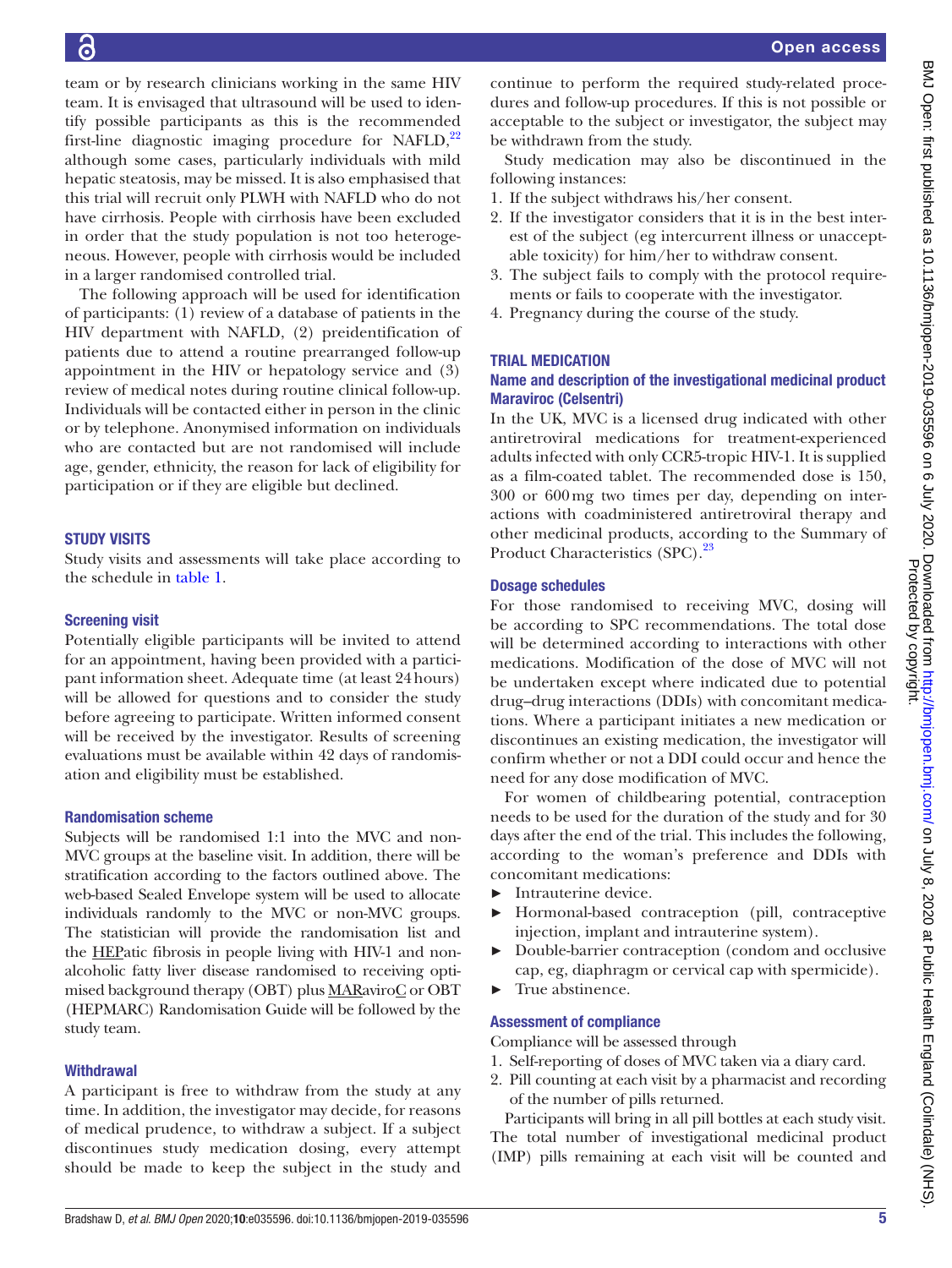then returned to the participant to take until the bottle is finished.

The percentage of IMP compliance for each participant will be calculated. Where this figure is <80%, this will lead to a likely recommendation to discontinue IMP, although this will be at the discretion of the principal investigator. In all circumstances, every effort will be made to continue to follow-up the participant on the study. Of note, where a discrepancy exists between self-reported compliance and compliance identified via pill counting, any decision to discontinue IMP will rest with the study principal investigator.

### Toxicity management

In the event of toxicity or intolerance to MVC in this study, subjects will be managed as in standard clinical practice. This may involve discontinuing MVC in some cases.

### Adverse events

Adverse events (AEs) observed by the investigator or reported by the subject and any remedial action taken will be recorded in the subject's case report form (CRF) and should be verifiable in the subject's notes throughout the study. The nature of each event, time of onset after drug administration, duration and severity will be documented, together with the investigator's opinion of the causal relationship to the treatment (unrelated, unlikely, possible, probable and definite).

All subjects experiencing AEs, whether considered associated with the use of the study medication or not, must be monitored until the symptoms subside and any clinically relevant changes in laboratory values have returned to baseline or until there is a satisfactory explanation for the changes observed. Clinically significant changes in physical examination and blood safety profiles should also be recorded as AEs.

### Assessment of intensity

Severity should be recorded and graded according to the AIDS Clinical Trial Group Grading Scale.

AEs, serious adverse events (SAEs), adverse reactions (ARs), serious ARs and suspected unexpected serious ARs may be directly observed and reported spontaneously by the subject or by questioning the subject at each study visit. These will be followed up until they are resolved or the subject's participation in the study ends (ie, until the final CRF is completed for that subject). In addition, all SAEs assessed by the investigator as possibly related to the investigational medication should continue to be followed up even after the subject's participation in the study is over.

Such events should be followed up until resolution or until no further change can reasonably be expected.

### Data safety and monitoring board (DSMB)

A group of independent clinicians and a statistician comprise the DMSB. The DSMB will periodically review overall safety data according to its charter (available from Brighton Clinical Trials Unit), in addition to all other study parameters. It will determine patterns and trends of events, or identify safety issues, which would not be apparent on an individual case basis.

## Post-trial care

Post trial, all individuals will be provided with standard of care interventions indicated for the treatment of NAFLD in line with current UK National Institute for Health and Care Excellence (NICE) guidelines.

All participating individuals will be advised, as part of the informed consent process, that MVC would be discontinued post-trial. Where individual patients and/or their treating clinicians request the continuation of MVC post trial, this request will be considered on a case by case basis by the HIV multidisciplinary team at each site. Although the primary objective of the current study does not include efficacy of the drug, a substantial improvement in hepatic fibrosis markers in individual patients is likely to strengthen the case for continuation of drug, which will be made based on its need within the overall HIV treatment regimen.

In addition, any beneficial effect identified in the trial will inform the establishment of a larger study on the effect of MVC on NAFLD in PLWH. This, in turn, may lead to a change to national recommendations with the possibility that MVC could be prescribed to patients through existing NHS funding schemes.

## Statistics and data analysis Sample size calculation

As this is a feasibility study, no formal sample size calculation has been conducted. Results may be used to estimate the variability of the treatment effect of MVC on the ELF score, which may inform the sample size calculation for a larger, randomised placebo-controlled trial.

In a previous biopsy study, a unit increase of 1 in the ELF score was associated with a 2.5-fold increased risk of a liver-related event (adjusted for age and stage of fibrosis), and therefore a unit increase of 1 is deemed to represent a clinically important entity. [24](#page-8-19) Other studies have confirmed the accuracy of the ELF score in the assessment of hepatic fibrosis in PLWH and in those with NAFLD.<sup>25–28</sup> Assuming the SD of the ELF score is 1.12, with 20 patients in each group for the analysis, a difference in ELF of 1 point can be estimated with a 95% CI from 0.6 to 1.4. Assuming an attrition rate of 33%, a target of 30 individuals will be recruited per group.<sup>22</sup>

A t-method will be used to estimate the difference in ELF scores, together with 95% CIs, between the two groups. P values will not be presented.

## Planned recruitment rate

An estimated three to four individuals will be recruited per month over an 18-month period. This takes into account the following factors: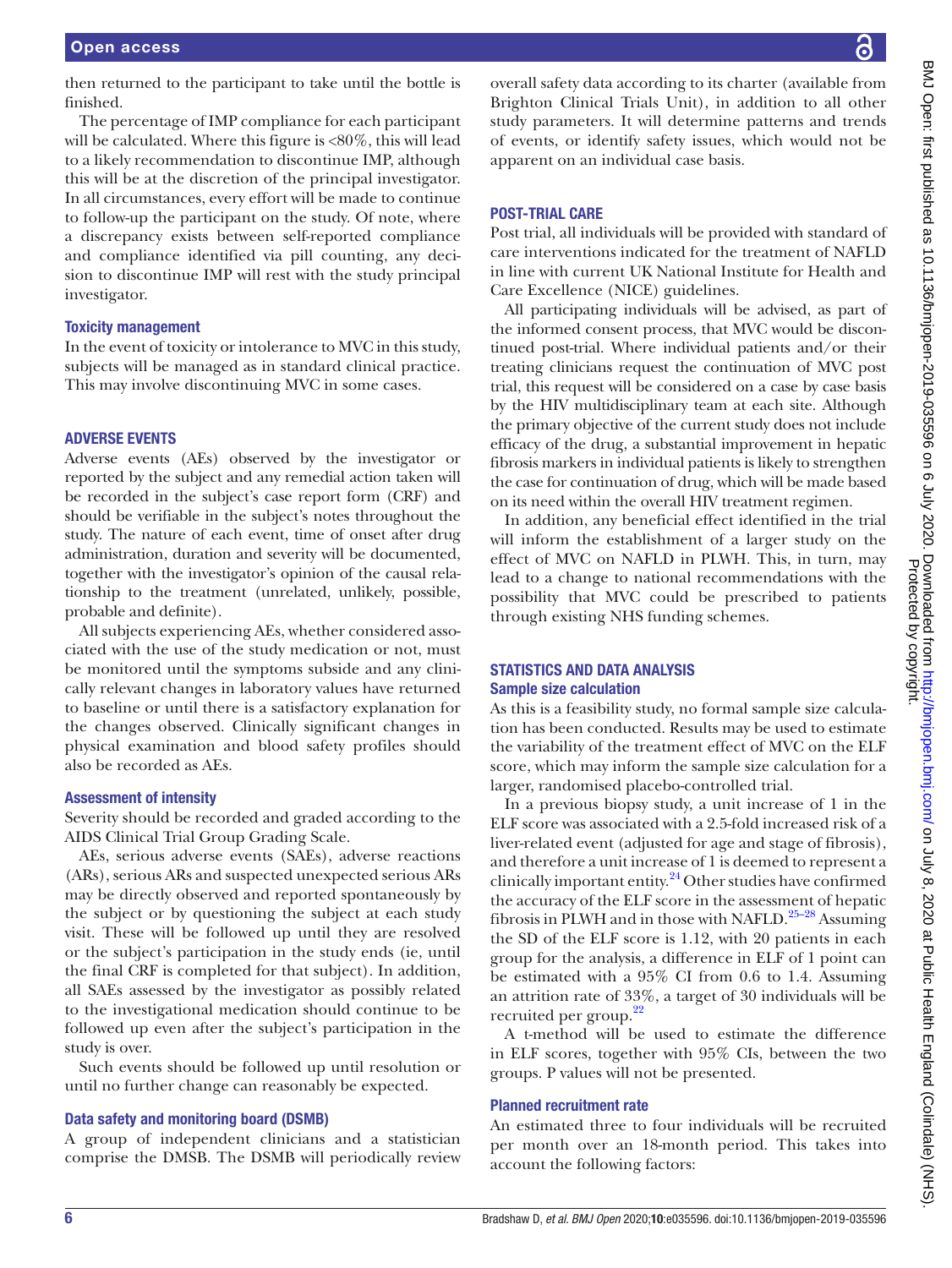- The estimated prevalence of NAFLD among HIVinfected cohorts is predicted to be 30%. Although many individuals are undiagnosed, recruitment at seven sites with >5000 HIV-infected patients overall is expected to yield at least 200 who have been diagnosed with NAFLD on previous imaging as part of routine clinical care.
- All PLWH are expected to attend a minimum of two medical appointments per year. For a minimum of 5000 individuals, a monthly target of four to five is predicted to be feasible, allowing for one to two screen failures per month, leaving three to four to be recruited.

# Statistical analysis plan

# Summary of baseline data and flow of patients

Baseline comparability between the two randomised groups will be described by considering the variables below.

For categorical data, percentage will be presented. For continuous data, the mean or median will be presented for variables following a normal and non-normal distribution, respectively, in addition to the IQR.

- $\blacktriangleright$  Age.
- Per cent male.
- ► Per cent of each ethnicity.
- ► Duration of HIV infection.
- ► Nadir CD4 count.
- Baseline CD4 count.
- Per cent with undetectable HIV viral load.
- ► Per cent receiving PI-based cART versus non-PI-based cART.
- ► Per cent receiving concomitant lipid-lowering therapy.
- ► BMI.
- Waist circumference.
- ► Weight.
- ► Blood pressure.
- ► Fasting glucose.
- ► HbA1c.
- Bilirubin.
- $ATT$
- Fasting TG.
- ► Fasting LDL.
- ► Fasting HDL.
- ► Fasting total cholesterol.
- ► Fasting HDL:cholesterol ratio.
- ► Baseline ELF score.
- ► Baseline Fibroscan stiffness result.
- Baseline Fibroscan CAP score.
- $%$  with a CT liver:spleen attenuation ratio < 1.0.
- Baseline diet score.

See [figure](#page-7-0) 1 for the Consolidated Standards of Reporting Trials flow diagram for this study.

# Feasibility outcome analyses

All analyses will be performed on available cases according to intention-to-treat (ITT) principles. Therefore, all individuals randomised within the study (including those subsequently withdrawn) will be included in outcome analyses.

The following analyses will be presented:

- 1. Proportion of eligible individuals approached who are successfully recruited. It is envisaged that a recruitment rate of at least 50% will achieved. This takes into account the likelihood that a proportion of potential recruits will decline, for example, owing to the requirement for two times per day pill taking.
- 2. Monthly participant recruitment rate. This is expected to be at least two participants consistently per month, with an average of three to four.
- 3. Participant retention in the study at 48 and 96 weeks in the MVC and non-MVC assigned groups. This is expected to be at least 65% (cf 35% discontinuation in the Maraviroc versus Optimized Therapy in Viremic Antiretroviral Treatment-Experienced Patients (MO-TIVATE) study $10$ .
- 4. Proportion of participants for whom there are missing data at 48 and 96 weeks in the MVC and non-MVC assigned groups. This is expected to be less than 20% for all participants.
- 5. Proportion of participants reporting AEs at 48 and 96 weeks in the MVC and non-MVC assigned groups. This is expected to be less than 10% based on the SPC for  $MVC.<sup>23</sup>$
- 6. Level of self-reported adherence to the study drug at 48 and 96 weeks in those allocated to the MVC group. This is expected to be greater than 90%.

# Secondary outcome analysis

The analysis of the secondary outcomes, shown in [box](#page-1-1) 2, will be presented as the estimated difference and 95% CI between groups using a t-method for continuous variables and as exact 95% binomial CIs for categorical variables, from baseline to 48 and 96 weeks.

In the event of missing data, only available data will be included in the analyses.

# DATA HANDLING, CONFIDENTIALITY AND MONITORING

An electronic data management system MACRO will be used in this study. All information will be recorded in source data and documentation that will be filed in patients' notes. Direct access to data will be granted to authorised representatives from the sponsor, host institution and the regulatory authorities when appropriate to permit trial-related monitoring, audits and inspections. A specific trial monitoring plan has been developed for the study (available from Brighton Clinical Trials Unit).

All investigators and trial site staff will comply with the requirements of the Data Protection Act 1998.

Personal information will be collected, kept secure and maintained. This will involve the creation of coded, depersonalised data, secure maintenance of the data and the linking code in separate locations using encrypted digital files and limiting access to the minimum number of individuals necessary for quality control, audit and analysis. The confidentiality of data will be preserved when the data are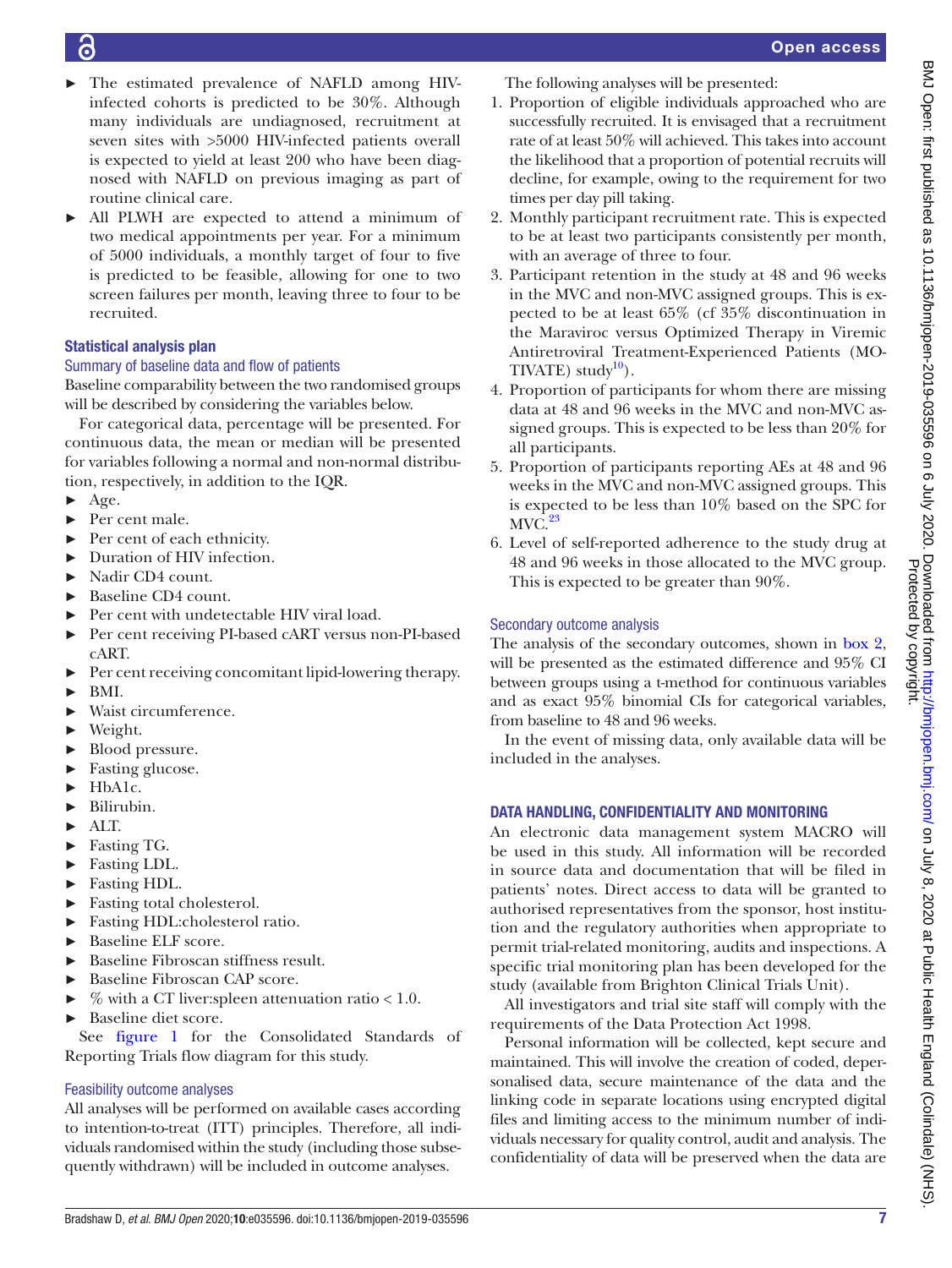

<span id="page-7-0"></span>Figure 1 Consolidated Standards of Reporting Trials flow diagram for the HEPatic fibrosis in people living with HIV-1 and nonalcoholic fatty liver disease randomised to receiving optimised background therapy (OBT) plus MARaviroCor OBT (HEPMARC) study.

transmitted to sponsors and coinvestigators by using only pseudynomised codes rather than personal identifiable information. Data will be stored for 25 years.

### Ethics and dissemination

This study has been approved by the Research Ethics Committee, London Dulwich, UK (REC reference 17/ LO/2093). Protocol amendments will be communicated to all relevant parties. Results of the study will be written up and submitted for publication in both HIV and hepatology journals, as well as disseminated through HIV community groups. Study data will be made available on reasonable request to the Brighton Clinical Trials Unit.

Author affiliations <sup>1</sup> Brighton and Sussex University Hospitals NHS Trust, Brighton <sup>2</sup>Brighton and Sussex Medical School, Brighton, UK

Contributors DB led on the study concept and writing the protocol. NP and IA assisted in writing and revising the protocol, including the safety assessments. YG and SV assisted in writing the clinical sections of the protocol. SB wrote the statistical section and analysis plan.

Funding This work was supported by Viiv Healthcare (reference number 207 967).

Competing interests None declared.

Patient and public involvement statement Patients were involved in the study design and a patient representative sits on the Trial Steering Committee.

Patient consent for publication Not required.

Provenance and peer review Not commissioned; externally peer reviewed.

Open access This is an open access article distributed in accordance with the Creative Commons Attribution Non Commercial (CC BY-NC 4.0) license, which permits others to distribute, remix, adapt, build upon this work non-commercially, and license their derivative works on different terms, provided the original work is properly cited, appropriate credit is given, any changes made indicated, and the use is non-commercial. See: [http://creativecommons.org/licenses/by-nc/4.0/.](http://creativecommons.org/licenses/by-nc/4.0/)